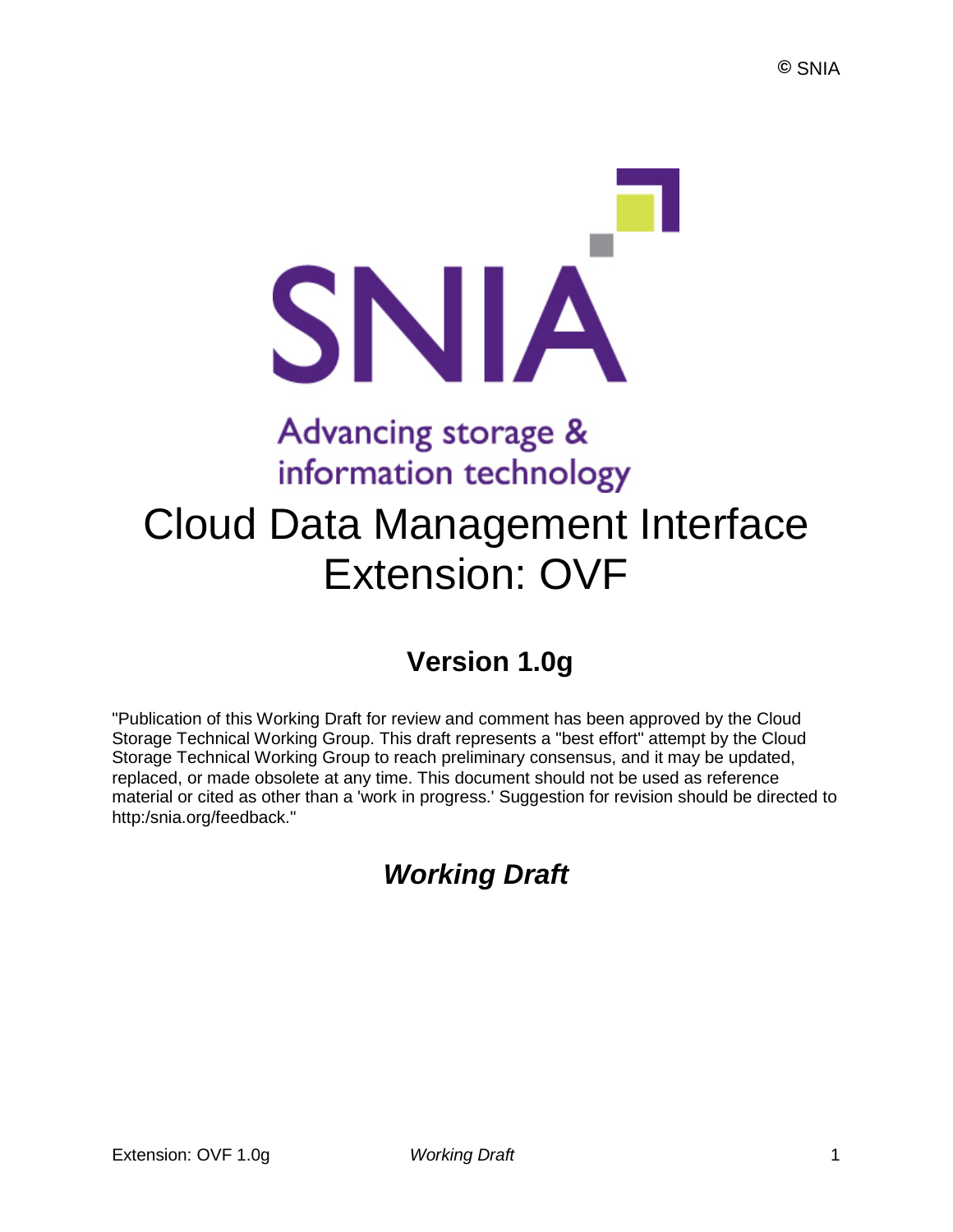| <b>Date</b> | <b>Version</b>   | By                      | <b>Comments</b>                                                       |
|-------------|------------------|-------------------------|-----------------------------------------------------------------------|
| 12/14/2011  | 1.0a             | Mark Carlson,<br>Oracle | Document created                                                      |
| 1/16/2012   | 1.0 <sub>b</sub> | Marie McMinn            | Updates to include standard SNIA front matter and<br>technical edit   |
| 1/20/2012   | 1.0 <sub>c</sub> | Mark Carlson,<br>Oracle | Split OVF and CIMI extensions                                         |
| 1/26/2012   | 1.0 <sub>d</sub> | Mark Carlson,<br>Oracle | Changed CDMI attributes to CDMI fields per face-to-face<br>discussion |
| 1/26/2012   | 1.0e             | Marie McMinn            | Includes minor edits.                                                 |
| 1/30/2013   | 1.0f             | Mark Carlson,<br>Oracle | Updated for OVF 2.0                                                   |
| 2/8/2012    | 1.0 <sub>g</sub> | Marie McMinn            | Includes minor edits.                                                 |

#### **Revision History**

The SNIA hereby grants permission for individuals to use this document for personal use only, and for corporations and other business entities to use this document for internal use only (including internal copying, distribution, and display) provided that:

- Any text, diagram, chart, table, or definition reproduced shall be reproduced in its entirety with no alteration, and,
- Any document, printed or electronic, in which material from this document (or any portion hereof) is reproduced shall acknowledge the SNIA copyright on that material, and shall credit the SNIA for granting permission for its reuse.

Other than as explicitly provided above, you may not make any commercial use of this document, sell any excerpt or this entire document, or distribute this document to third parties. All rights not explicitly granted are expressly reserved to SNIA.

Permission to use this document for purposes other than those enumerated above may be requested by e-mailing tcmd@snia.org. Please include the identity of the requesting individual and/or company and a brief description of the purpose, nature, and scope of the requested use.

Copyright © 2013 Storage Networking Industry Association.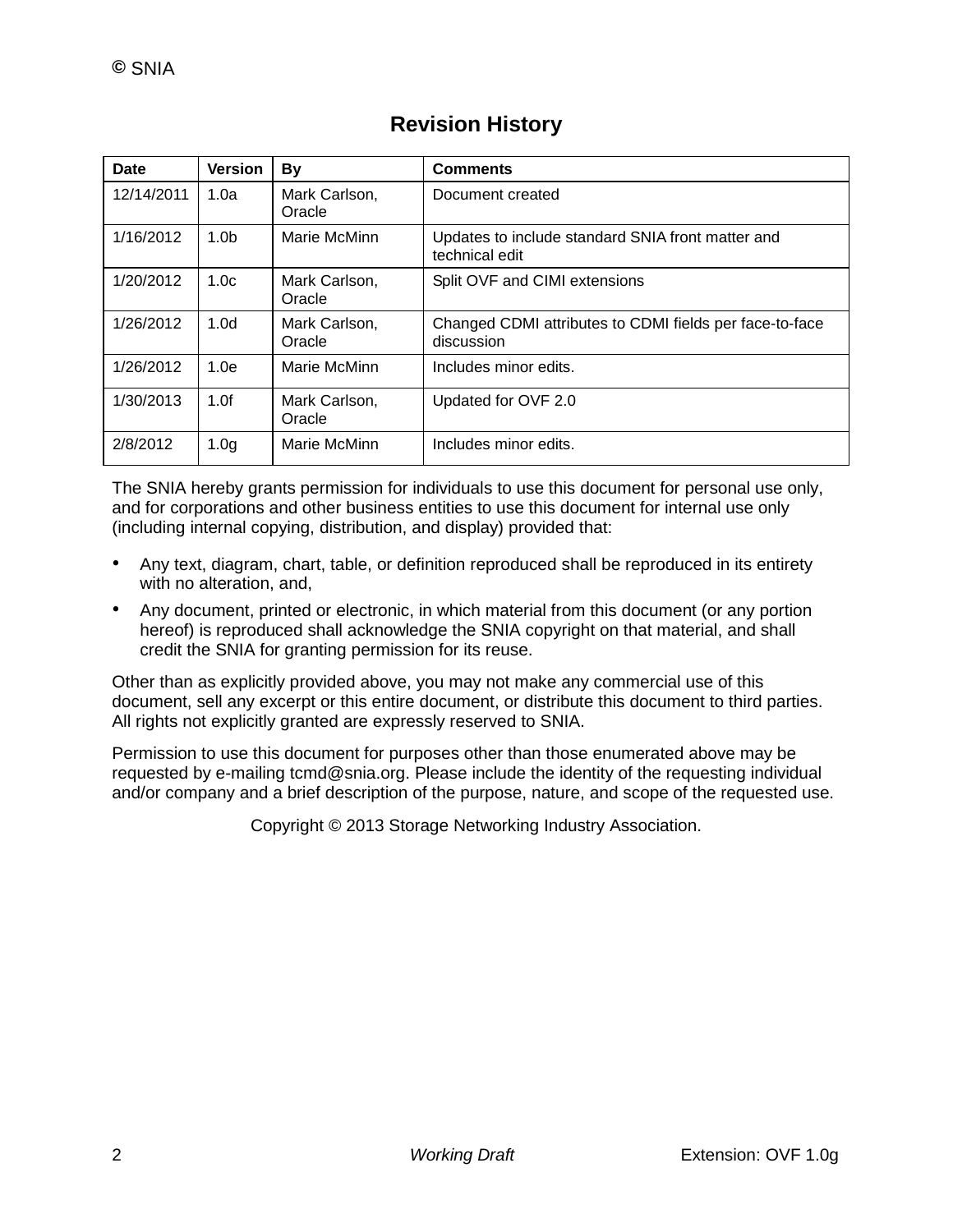### **OVF CDMI Extension**

This extension to the CDMI international standard supports the DMTF OVF Standard (DSP 243), which is used to move virtual appliances between clouds. Both of these standards can be used together to manage data and storage for IaaS clouds.

#### **Modifications to the current CDMI spec:**

The changes are as follows:

• Support for de-serializing an OVF (Versions 1.1 and 2.0) package into CDMI containers and objects such that they can be referenced by CIMI machine images and volume images

#### **1) Insert into Clause 2 – "Normative References"**

ISO/IEC 17203:2011, DSP 0243

Open Virtualization Format (OVF) Specification

#### **2) Insert into Clause 3 - "Terms":**

#### **3.x**

#### **Open Virtualization Format**

**OVF** a DMTF standard for virtual appliance portability

#### **3.x**

#### **OVF package**

an OVF descriptor file accompanied by zero or more files

**3.x**

#### **OVF descriptor**

an OVF file with XML metadata describing a virtual appliance and its requirements on the environment

#### **3) Add a table entry to the end of Table 102 in 12.1.1 as follows:**

| <b>Capability Name</b> | Tvpe        | <b>Definition</b>                                                                                                                                         |
|------------------------|-------------|-----------------------------------------------------------------------------------------------------------------------------------------------------------|
| cdmi_ovf_support       | JSON String | If present and "true", this capability indicates that the cloud storage<br>system supports OVF serialization and deserialization per 15.4 OVF<br>Support. |

#### **4) Add a table entry to the end of Table 106 in 12.1.5 as follows:**

| <b>Capability Name</b> | Type        | <b>Definition</b>                                                                                                                              |
|------------------------|-------------|------------------------------------------------------------------------------------------------------------------------------------------------|
| cdmi_ovf_support       | JSON String | If present and "true", this capability indicates that the container<br>supports OVF serialization and deserialization per 15.4 OVF<br>Support. |